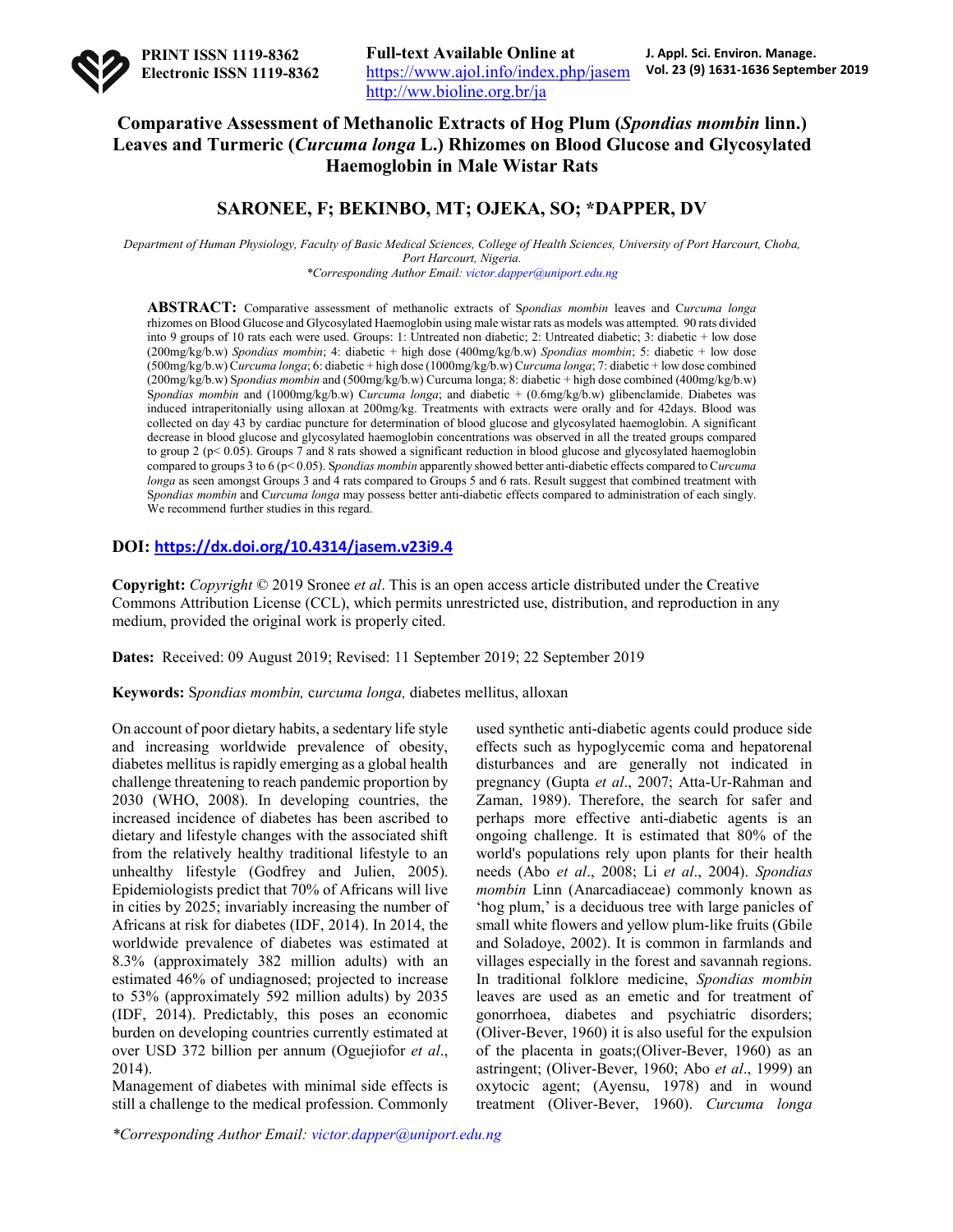(Linn) commonly known as turmeric is an erect perennial herb with pulpy orange tuberous roots that grows to about 2 feet in length (Gopinathan *et al*., 2011; Sawant and Godghate, 2013). It belongs to the family Zingiberaceae*.* Its rhizome is pungent with a bitter taste and widely used in indigenous medicine as a general household remedy and a cooking spice (Gopinathan *et al*., 2011; Aggarwal *et al*., 2005).It has been reported beneficial for the treatment of diabetes, high cholesterol, abdominal pains, menstrual disorders, wounds, eczema, jaundice, inflammation, cancer symptoms and as a blood purifying agent (Sawant and Godghate, 2013). The herb contains curcumin as an active ingredient, which is a yellow colored phenolic pigment obtained from the powdered rhizome. Reports on the anecdotal use of both plants singly or in combination as potential treatment of diabetes have recently become widespread in our environment. These anecdotal reports have been fairly validated by a recent report describing the possible anti-diabetic activity of the aqueous extract of *Curcuma longa* rhizomes in alloxan induced diabetic rats (Olatunde *et al*., 2014). The present study therefore, presents a preliminary report of a comparative assessment of the anti-diabetic effects of methanolic extracts of S*pondias mombin* leaves and C*urcuma longa* rhizomes in alloxan-induced diabetes using male wistar rats as models. This is with the aim of validating and further determining the anti-diabetic potentials of the methanolic extract of each plant either singly or in combination.

### **MATERIALS AND METHODS**

*Plant materials and extract preparation:* Fresh leaves of *Spondias mombin* were obtained from the University of Port Harcourt botanical garden; while *Curcuma longa* rhizomes were obtained from a local market in Rivers state, Nigeria. Both plant specimens were identified and authenticated by Dr. C. Ekeke of the Department of Plant Science and Biotechnology, University of Port Harcourt, Nigeria. Voucher specimens of both plants were deposited in the herbarium. The research protocol for the study was approved by the Ethics Committee of our institution vides a communication referenced: UPH/R&D/REC/04 and dated 3rd July, 2018. This study was conducted in accordance with the guidelines for the care and use of laboratory animals issued by the United States Institute for Laboratory and Animal Research (1996).

Leaves of S*pondias mombin* were dried at room temperature for a minimum of 14 days and extracted using the percolation method as described by Fred-Jaiyesimi and Abo, 2009. Briefly, the S*pondias mombin* leaves were grounded into powder;

subsequently, 8.8kg was properly macerated with 98% methanol for three days and the percentage yield was 93%. It was then filtered and concentrated using rotary evaporator at 40°C. The obtained extract was kept in air tight containers and stored at room temperature before use. Rhizomes of *Curcuma longa* were oven dried at 40°C for 72 hours to a constant weight. The dried rhizomes were then pulverized using a household blender. 7.5g of the powder obtained was dissolved in 98% methanol for about two days and the percentage yield was 96%. The extraction procedure employed was percolation as described by Olatunde *et. al.*, 2014.

*Experimental animals and drugs:* 90 male wistar rats weighing between 120-250g were used for this study. The animals were kept at the Animal House, Department of Physiology, Faculty of Basic Medical Sciences, University of Port Harcourt, Nigeria. The rats were fed with normal rat pellet and tap water *ad libitum*. The experimental animals were acclimatised for a period of two weeks after which they were properly grouped. Alloxan monohydrate was obtained from Sigma-Aldrich Co., 3050 Spruce Street, St. Louis, USA. While glibenclamide was obtained from Swiss Pharm Nigeria Ltd, 5, Dopemu Road, Agege, Lagos, Nigeria.

*Acute toxicity study (LD<sub>50</sub>):* The LD<sub>50</sub> value of the leaf extract of *Spondias mombin* was assumed to be greater than 1000mg/kg bw as reported by Olatunde *et. al.,* (2014). Similarly, the  $LD_{50}$  value of the methanol extract of *Curcuma longa* rhizomes was regarded as the value obtained by Yuandani, (2017) which was reported to be greater than 5000mg/kg bw.

*Experimental design:* The rats were subsequently randomly divided into 9 groups of 10 each. Diabetes was induced in all rat groups except Group 1 using alloxan at a dose of 200mg/kg bw administered intraperitonially. Diabetes was confirmed after 72 hours of alloxan administration if the blood glucose is ≥ 11.1 mmol/L (200mg/dl) (Stanley Mainzen Prince and Menon, 2001)*.* Each rat group was subsequently treated as follows:

*Group 1*: untreated non-diabetic; rats in this group had free access to only normal rat chow and tap water *ad libitum*.

*Group 2*: untreated diabetic; rats in this group received no further treatment after induction of diabetes.

*Group 3:* diabetic + low dose *Spondias mombin;* rats in this group were treated with 200mg/kg bw of *Spondias mombin* extract daily after the induction of diabetes.

*Group 4:* diabetic + high dose *Spondias mombin;* rats in this group were treated with 400mg/kg bw of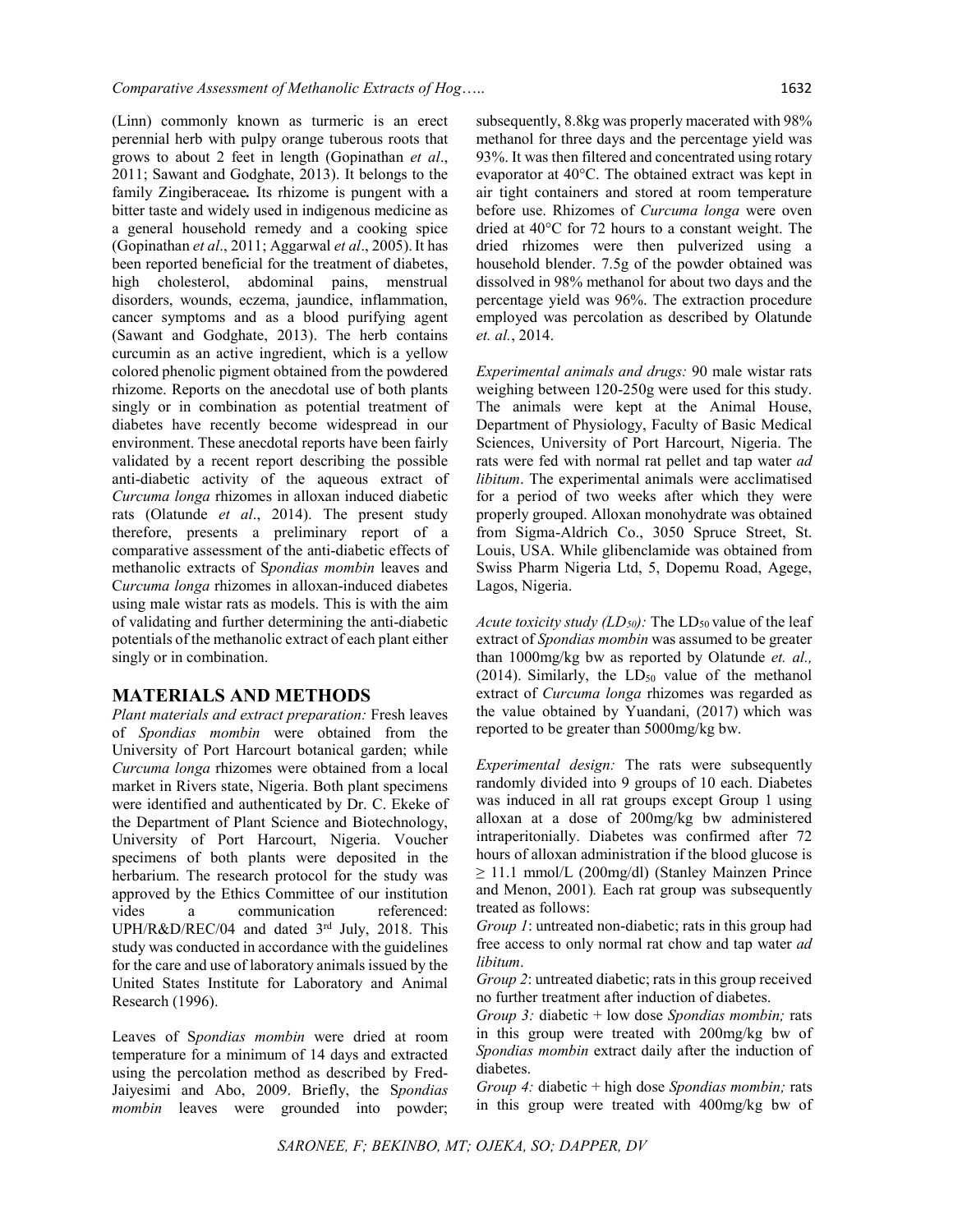*Spondias mombin* extract daily after the induction of diabetes.

*Group 5:* diabetic + low dose *Curcuma longa;* rats in this group were treated with 500mg/kg bw *Curcuma longa* extract daily after the induction of diabetes.

*Group 6:* diabetic + high dose *Curcuma longa*; rats in this group were treated with 1000mg/kg bw *Curcuma longa* extract daily after the induction of diabetes.

*Group 7:* diabetic + combined low doses of *Spondias mombin* and *Curcuma longa*; rats in this group were treated with both 200mg/kg bw of *Spondias mombin* and 500mg/kg bw of *Curcuma longa* extracts daily after the induction of diabetes.

*Group 8:* diabetic + combined high doses of *Spondias mombin* and *Curcuma longa*; rats in this group were treated with both 400mg/kg/bw of S*pondias mombin*  and 1000mg/kg bw of C*urcuma longa* extracts daily after the induction of diabetes.

*Group* 9: diabetic + glibenclamide; rats in this group were treated with 0.6mg/kg bw of glibenclamide daily after the induction of diabetes.

The glibenclamide and the extracts of *Spondias mombin* and *Curcuma longa* were administered daily using an oro-gastric cannula for 42 days. On day 43, blood was collected by direct cardiac puncture for determination of blood glucose concentration and glycosylated haemoglobin.

*Determination of blood glucose concentration and glycosylated haemoglobin:* Blood glucose concentration was estimated using the method described by Das *et al*., (2012). During the course of the study, blood glucose concentration was determined thrice: firstly, prior to administration of alloxan to induce diabetes (Day 0); secondly, 72 hours after administration of alloxan (Day 3; to confirm diabetic rats subsequently used for the study); and thirdly, at the end of study (Day 46). Glycosylated haemoglobin was also determined at the end of study (Day 46) using the method described by Kovatchev *et al*., (2000).

*Statistical analysis:* Results are as presented in Table 1 and expressed as means ± standard error of means. Significant differences were determined using the oneway ANOVA; differences between groups were determined using LSD Post Hoc test. A p value of less than 0.05 was considered statistically significant.

### **RESULTS AND DISCUSSION**

*Effect of methanolic extract of Spondias mombin leaves and Curcuma longa rhizomes on blood glucose:* Table 1 shows the effect of methanolic extract of *Spondias mombin* leaves and *Curcuma longa*  rhizomes on blood glucose concentration in male wistar rats. Compared to Group 2 (untreated diabetic) rats, administration of extracts of *Spondias mombin* 

significantly reduced blood glucose in a dose dependent manner amongst Group 3 and 4 rats (p< 0.05). This effect of *Spondias mombin* is comparable to the effect of administration of glibenclamide observed amongst Group 9 rats. Although the posttreatment blood glucose concentration following the administration of *Spondias mombin* at both doses were significantly higher than the post-treatment blood glucose concentration following the administration of glibenclamide; the percentage reduction (-33.33%) observed for *Spondias mombin* at a (high) dose of 400mg/kg bw amongst Group 4 rats was marginally lower than that observed for glibenclamide (-29.13%) amongst Group 9 rats. Perhaps suggesting a greater potency of methanolic extract of *Spondias mombin*  compared to glibenclamide*.* Furthermore, a comparison of the percentage reduction in blood glucose concentration at both low and high doses suggests that *Spondias mombin* is perhaps of marginally higher potency compared *Curcuma longa*; differences in blood glucose concentration was found to be significant (p<0.05). By comparison, *Curcuma longa* extract at both low and high doses also caused a significant and dose dependent reduction in the blood glucose concentration amongst Groups 5 and 6 rats respectively as compared to Group 2 (untreated diabetic) rats (p< 0.05). This effect of *Curcuma longa* is also comparable to the effect of administration of glibenclamide amongst Group 9 rats. However, the percentage reduction in blood glucose concentration caused by *Curcuma longa* at high dose (-28.36%) is marginally higher than that of glibenclamide (- 29.13%); furthermore, these differences in blood glucose concentration were observed to be significant (p<0.05)*.* The combined administration of both extracts amongst Groups 7 and 8 rats, also caused a significant and dose dependent reduction in blood glucose concentration compared to both Group 2 (untreated diabetic) and Group 9 (glibenclamide treated) rats ( $p$ < 0.05). Noteworthy, the reduction observed in blood glucose concentration following the combined administration of both extracts is greater than the reduction observed following the single administration of either extract: apparently suggesting either a possible additive or indeed a synergistic effect of both extracts on blood glucose concentration.

*Effect of methanolic extract of Spondias mombin leaves and Curcuma longa rhizomes on glycosylated haemoglobin:* Table 1 also shows the effect of methanolic extract of S*pondias mombin* leaves and C*urcuma longa* rhizomes on glycosylated haemoglobin levels in male wistar rats. Compared to Group 2 (untreated diabetic) rats, administration of S*pondias mombin* extract significantly reduced glycosylated haemoglobin in a dose dependent manner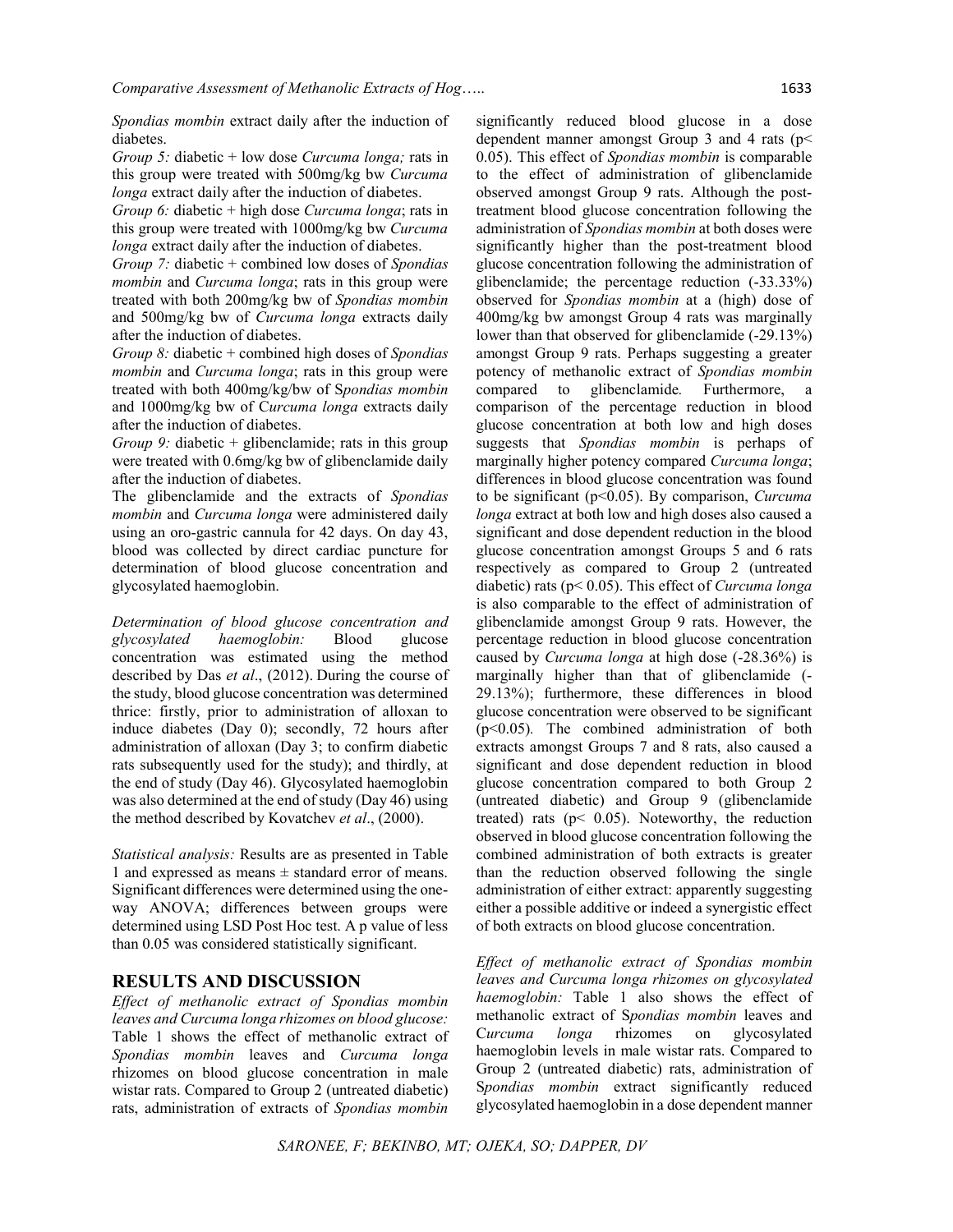amongst Groups 3 and 4 rats ( $p$ < 0.05); this is similar to the effect of glibenclamide administration as seen amongst Group 9 rats (p< 0.05). Similarly, administration of *Curcuma longa* extract caused a significant and dose dependent reduction in glycosylated haemoglobin amongst Groups 5 and 6 rats compared to Group 2 (untreated diabetic) rats (p< 0.05). The combined administration of both extracts

also caused a significant and dose dependent reduction in glycosylated haemoglobin amongst Groups 7 and 8 rats compared Group 2 (untreated diabetic) rats (p< 0.05). However, at low doses of both extracts, significant differences were not observed for glycosylated haemoglobin amongst Group 3 and Group 5 rats ( $p > 0.05$ ).

**Table 1:** Effects of methanolic extracts of *Spondias mombin* leaves and *Curcuma longa* rhizomes on blood glucose concentration and glycosylated haemoglobin

|                                      | Pre-treatment    | Post treatment           | Percentage    | Glycosylated                  |
|--------------------------------------|------------------|--------------------------|---------------|-------------------------------|
|                                      | blood            | blood glucose            | difference in | haemoglobin                   |
|                                      | glucose          | (mmol/l)                 | blood glucose | concentration                 |
|                                      | (mmol/l)         |                          | concentration | $(\%)$                        |
| Group 1: Untreated non-diabetic      | $4.74 \pm 0.06$  | $4.79 \pm 0.03$          | 1.05          | $3.56 \pm 0.01$               |
| Group 2: Untreated diabetic          | $17.73 \pm 0.05$ | $23.50 \pm 0.07^b$       | 32.54         | $9.17 \pm 0.01^b$             |
| Group 3: Diabetic $+$ low dose       | $19.47 \pm 0.06$ | $15.57 \pm 0.04^{ab}$    | $-20.03$      | $7.72 \pm 0.21^{ab}$          |
| Spondias mombin                      |                  |                          |               |                               |
| Group 4: Diabetes $+$ high dose      | $20.64 \pm 0.03$ | $13.76 \pm 0.04^{ab}$    | $-33.33$      | $5.16 \pm 0.09^{\circ}$       |
| Spondias mombin                      |                  |                          |               |                               |
| Group 5: Diabetes $+$ low dose       | $17.98 \pm 0.07$ | $14.64 \pm 0.03^{ab}$    | $-18.58$      | $7.82 \pm 0.01$ <sup>ab</sup> |
| Curcuma longa                        |                  |                          |               |                               |
| Group 6: Diabetes $+$ high dose      | $20.59 \pm 0.05$ | $14.75 \pm 0.03^{ab}$    | $-28.36$      | 5.34 $\pm$ 0.01 $a$           |
| Curcuma longa                        |                  |                          |               |                               |
| Group 7: Diabetes $+$ combined       | $17.46 \pm 0.01$ | $10.92 \pm 0.02^{ab}$    | $-37.46$      | 4.83 $\pm$ 0.02 <sup>a</sup>  |
| low doses of Spondias mombin         |                  |                          |               |                               |
| and Curcuma longa                    |                  |                          |               |                               |
| Group $8:$ Diabetes $+$ combined     | $19.54 \pm 0.02$ | 5.74 $\pm$ 0.02 $^{ab}$  | $-70.62$      | 3.94 $\pm$ 0.007 ab           |
| high doses of <i>Spondias mombin</i> |                  |                          |               |                               |
| and Curcuma longa                    |                  |                          |               |                               |
| Group 9: Diabetes $+$                | $17.85 \pm 0.06$ | $12.65 \pm 0.08^{\circ}$ | $-29.13$      | $5.06 \pm 0.01$ <sup>a</sup>  |
| glibenclamide                        |                  |                          |               |                               |

*a = significant difference compared to Group 2 (p<0.05)*; *<sup>b</sup> = significant difference compared to Group 9 (p<0.05)*

The present study is essentially a comparative assessment of the anti-diabetic potentials of methanolic extracts of *Spondias mombin* leaves and *Curcuma longa* rhizomes in alloxan induced diabetes using male wistar rats as models. Despite differences in methods of extraction, the results of our study validate a recent report on the anti-diabetic effects of the aqueous extract of *Curcuma longa* rhizomes in alloxan induced diabetic rats (Olatunde *et al*., 2014). The significant reduction in blood glucose concentration due to administration of each extract clearly suggests that these extracts possess possible hypoglycaemic properties; indicating a potential beneficial effect in alloxan induced diabetes. Expectedly, the effects of both extracts are similar to that of glibenclamide a popular anti-diabetic agent. However, the precise mechanism of interaction of both extracts in the reduction of blood glucose in alloxan induced diabetes is presently unclear. Our results suggest that apparently, at low doses both extracts exhibit some additive effects; whereas a synergism is noticeable at higher doses. Comparatively, the blood glucose of rats administered *Spondias mombin* leaves was significantly lower than those administered *Curcuma longa* rhizomes at both doses; suggesting perhaps a greater hypoglycaemic effect of *Spondias mombin* compared to *Curcuma longa.*

Phytochemical screening of both plants has shown the presence of several compounds including: triterpenoid, glycosides, flavonoids, tannins, curcumin and sterols compounds (Okwu, 2001; Reher *et al*., 1991; Kako *et al*., 1997; Grundy *et al.,* 1969; Lees *et al*., 1977). These compounds have been shown to play a contributory role in ameliorating complications associated with diabetes (Xi, 2007). The possible mechanism of action of these compounds in reducing blood glucose include: stimulation of insulin from residual beta cells; (Xi, 2007; Youn *et al*., 2004) enhancement of glucose transport to body tissues; (Youn *et al*., 2004; Okonkwo and Okoye, 2009) and inhibition of gastrointestinal absorption of glucose (Luka and Tijjani, 2013; Bajaj and Srinivasan, 1999; Pari *et al*., 2001).

The results obtained following administration of both extracts shows a significant reduction in glycosylated haemoglobin. Compared with Group 2 (untreated diabetic) rats, all treatment groups exhibited a decrease in glycosylated haemoglobin suggesting that extracts of *Spondias mombin* leaves and *Curcuma*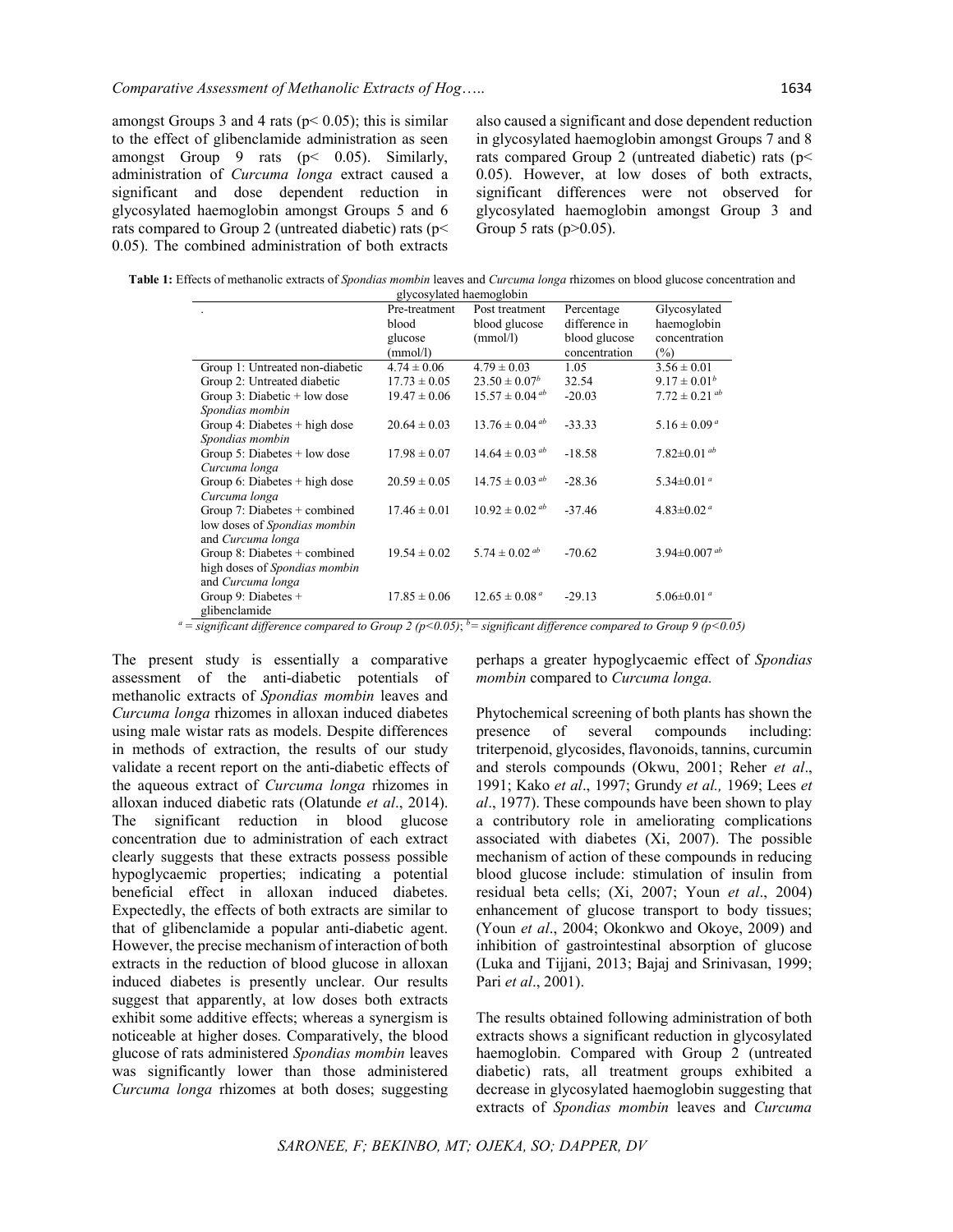*longa* rhizomes could possibly ameliorate the longterm consequences of hyperglycaemia. The glycosylated haemoglobin of rats administered low dose S*pondias mombin* leaves was however, not significantly different from those administered low dose *Curcuma longa* rhizomes. This finding suggest that no differences exist between *Spondias mombin*  leaves and *Curcuma longa* rhizomes with respect to glycosylated haemoglobin values; this is at variance with the effect of both extract on blood glucose concentration described above. Perhaps observable differences in glycosylated haemoglobin values require a longer time frame to manifest in our experimental models. Notably, the effect of the combined administration of both extracts on glycosylated haemoglobin is greater than the effect of single administration of either extract.

In conclusion, this study reports that methanolic extracts of *Spondias mombin* leaves and *Curcuma longa* rhizomes administered either singly or in combination caused a dose dependent reduction in blood glucose concentration and glycosylated haemoglobin in alloxan induced diabetes in male wistar rats. Apparently, *Spondias mombin* leaves possessed greater anti-diabetic properties compared to *Curcuma longa* rhizomes; the effects of the combined administration are greater than the single administration of either extract and comparable to glibenclamide effects.

#### **REFERENCES**

- Abo, KA; Fred-Jaiyesimi, AA; Jaiyesimi AE (2008). Ethnobotanical studies of medicinal plants used in the management of diabetes mellitus in South Western Nigeria. *J Ethnopharmacol.*115 (1):67- 71.
- Abo, KA; Ogunleye, VO; Ashidi, JS (1999). Antimicrobial potential of *Spondias mombin*, *Croton zambesicus* and *Zygotritonia crocea*. *Phytother Res.*13 (6):494-497.
- Aggarwal, BB; Kumar, A; Aggarwal, MS; Shishodia, S (2005). Curcumin derived from turmeric (*Curcuma longa*): a spice for all seasons. In: *Phytopharm Cancer Chemo*. (Edited by H. Press). Boca Raton: CRC Press. Pp. 349-387.
- Atta-Ur-Rahman; Zaman, K (1989). Medicinal plants with hypoglycaemic activity. *J Ethnopharmacol.*  $26(1):1-55.$
- Ayensu, ES (1978). Medicinal plants of West Africa. *Nord J Bot.*4 (1)38-38.
- Bajaj, S; Srinivasan, BP (1999). Investigations into the anti-diabetic activity of *Azadirachta indica*. *Indian J Pharmacol*.31 (2):138-141.
- Das, J; Vasan, V; Sil, PC (2012). Taurine exerts hypoglycaemic effect in alloxan-induced diabetic rats, improves insulin-mediated glucose transport signalling pathway in heart and ameliorates cardiac oxidative stress and apoptosis. *Toxicol Appl Pharmacol.* 258(2):296-308.
- Fred-Jaiyesimi, A; Abo, K (2009). Anti-diabetic activity of *Spondias mombin* extract in NIDDM rats. *Pharm Biol*. 47(3):215-218.
- Gbile, ZO; Soladoye, MO (2002). Vernacular names of Nigerian plants (Yoruba) 2nd ed. Forestry Research Institute of Nigeria (FRIN) Press, Ibadan Nigeria. p.101.
- Godfrey, R; Julien, M (2005). Urbanisation and health. *Clin Med (Lond).*5(2):137-141.
- Gopinathan, NM; Sai Harish Singh, Chitra, K; Uma Maheswara Reddy, C. (2011). In-vitro antiplatelet activity- ethanolic extract of rhizome of *Curcuma longa* Linn. *Int J Biomed Res.*2 (2):138-142.
- Grundy, SM; Ahrens, EH Jr; Davignon, J. (1969).The interaction of cholesterol absorption and cholesterol synthesis in man. *J Lipid Res*.10 (3):304-315.
- Gupta, R; Bajpai, KG; Johri, S; Saxena, AM (2007). An overview of Indian novel traditional medicinal plants with anti-diabetic potentials. *Afr J Tradit Complement Altern Med.*5 (1):1-17.
- Institute for Laboratory and Animal Research (1996). Guide for the care and use of laboratory animals. Seventh Edition. National Academies press. Washington DC, USA.
- International Diabetes Federation (IDF) (2014). Diabetes Atlas. Sixth Edition Update. www.idf.org/diabetesatlas. Accessed 15/03/2018.
- Kako, M; Miura, T; Nishiyama, Y; Ichimaru, M; Mariyasu, M; Kato, A. (1997). Hypoglycemic activity of some triterpenoid glycosides. *J Nat Prod*.60 (6):604-605.
- Kovatchev, BP; Cox, DJ; Straume, M; Farhy, LS (2000). Association of self-monitoring blood glucose profiles with glycosylated haemoglobin